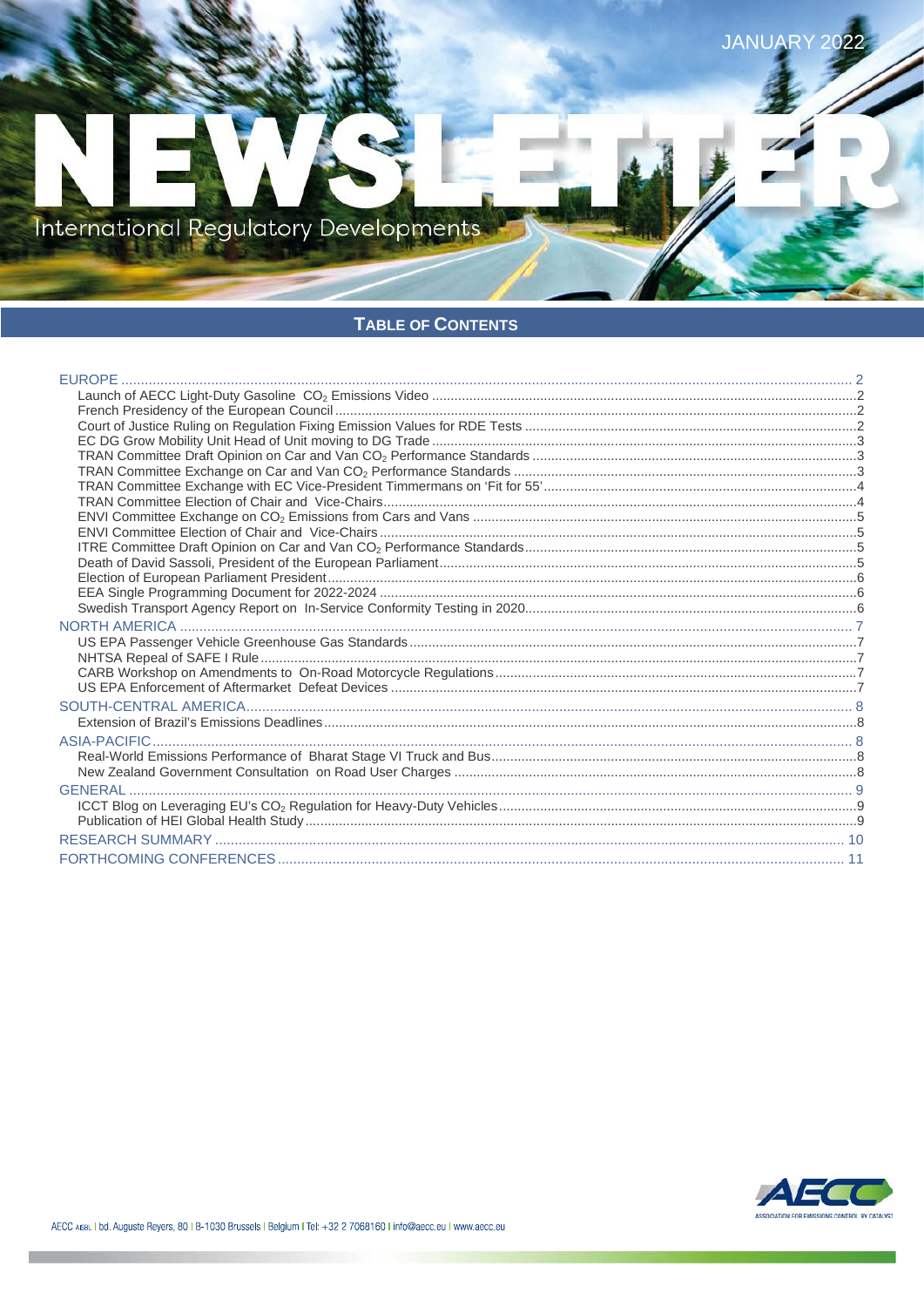

#### <span id="page-1-0"></span>**EUROPE**

## <span id="page-1-1"></span>**Launch of AECC Light-Duty Gasoline CO2 Emissions Video**

On 12 January 2022, AECC launched a thought leadership video showing how we can further reduce the impact of gasoline vehicles on climate change.

The video explains that AECC and its project partners are developing a new gasoline demonstrator vehicle to achieve ultra-low pollutant levels under a wide range of driving conditions with a combination of catalytic converters in closecoupled and underfloor position, a catalysed particulate filter and advanced emission system controls.

In addition, it explains AECC is studying the performance of its demonstrator vehicle using sustainable renewable fuels, for example e-gasoline. This sustainable renewable fuel is produced from captured  $CO<sub>2</sub>$  and renewable electricity. The engine and the emission control technology are compatible with this sustainable and renewable fuel and the vehicle still achieves ultra-low pollutant emissions as with regular petrol.

It also emphasises that despite the many EU incentives supporting the use of these fuels, a specific framework will be needed to support the development of fuels with a low carbon footprint.

The video confirms that AECC and its members are fully committed to contributing to the European Commission's 2050 climate-neutral and zero-emission goals set out in the European Green Deal. Achieving this will need a regulatory framework that addresses the need for lower pollutant and greenhouse gas emissions as well as more sustainable and renewable fuels.



The video can be viewed on AECC's web site and YouTube channel

[youtube.com/watch?v=fdlDsc-grpY.](https://www.youtube.com/watch?v=fdlDsc-grpY)

### <span id="page-1-2"></span>**French Presidency of the European Council**

On 1 January 2022, the French Presidency of the European Council published its programme for the period from January to June. The three main ambitions are for a more sovereign Europe, a new European model for growth and a humane Europe.

In the area of transport, the programme states that the transport sector is crucial to achieving climate neutrality in the Union by 2050 and to the Union's recovery. The Presidency is convinced of the need to create a timeline that is both ambitious and tenable in order to decarbonise our various modes of transport.

With regard to the European Green Deal, the French Presidency says it will actively continue work on the 'Fit for 55' package: the proposal for the Alternative Fuels Infrastructure Regulation (AFIR) setting mandatory targets for infrastructure deployment for alternative fuels for each mode of transport. It will also begin work on the "efficient and green mobility" legislative package.

The Presidency will continue work on the Regulation on  $CO<sub>2</sub>$ emission performance standards for vehicles.

The full programme can be found at [presidence-francaise.consilium.europa.eu/media/en\\_programme.pdf.](https://presidence-francaise.consilium.europa.eu/media/qh4cg0qq/en_programme-pfue-v1-2.pdf)

### <span id="page-1-3"></span>**Court of Justice Ruling on Regulation Fixing Emission Values for RDE Tests**

On 13 January 2022, the Court of Justice (CoJ) of the European Union set aside the judgment of the General Court partially annulling the Commission regulation fixing emission values for real driving emissions tests for new light vehicles.

By adopting Directive 2007/46, the EU legislature established a harmonised framework for the approval of motor vehicles in order to facilitate their registration, sale and entry into service in the European Union. In the context of the 'Dieselgate' scandal, the European Commission set up a procedure for testing the real driving emissions (RDE) of light passenger and commercial vehicles, approved in accordance with the applicable legislation, in order better to reflect the emissions measured on the road. The requirements for the RDE tests were subsequently supplemented by Commission Regulation 2016/646, which sets limit values for emissions of oxides of nitrogen (NOx) which must not be exceeded during those tests ('the contested regulation').

The City of Paris, the City of Brussels and the Municipality of Madrid ('the respondents') each brought an action for annulment of the regulation at issue, in so far as it prevented them from imposing restrictions on the circulation of passenger vehicles in relation to their pollutant emissions. The Commission raised objections of inadmissibility against this, alleging that the regulation at issue was not of direct concern to the applicant cities within the meaning of the fourth paragraph of Article 263 TFEU. The actions brought by the cities were partially upheld by the General Court.

Ruling on appeals brought by the Federal Republic of Germany (Case C-177/19 P), Hungary (Case C-178/19 P) and the Commission (Case C-179/19 P), the Court of Justice sets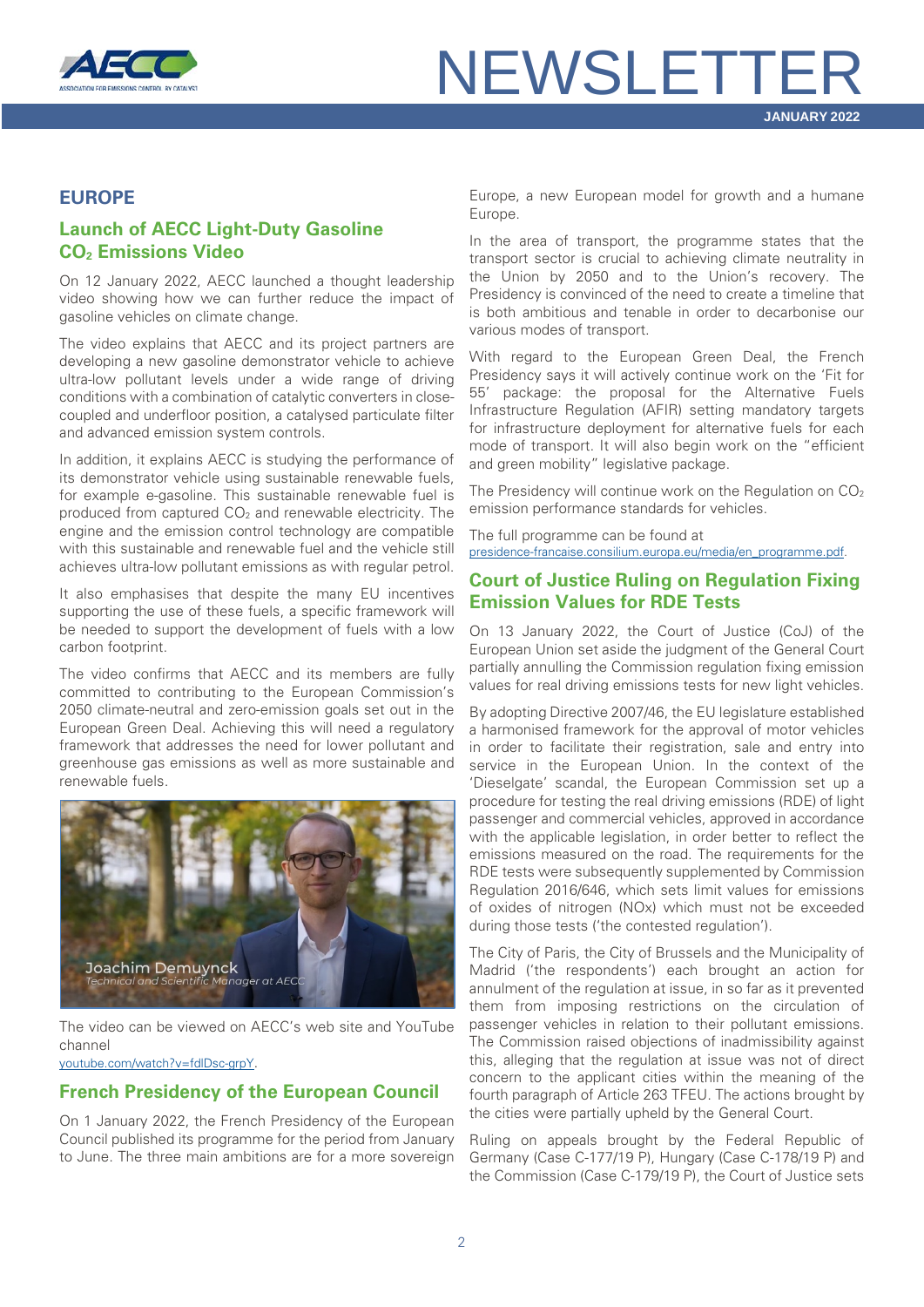

aside the judgment of the General Court and clarifies, in that context, the concept of 'direct concern' as a condition for the admissibility of an action for annulment brought by a regional entity of a Member State against an act of the European Union.

The Court examined whether the second subparagraph of Article 4(3) of Directive 2007/46, according to which Member States are not to 'prohibit, restrict or impede the registration, sale, entry into service or circulation on the road of vehicles … if they satisfy the requirements of the [directive]', effectively prevents the applicant cities from exercising their powers to regulate the circulation of passenger vehicles in order to reduce pollution and, accordingly, whether, having regard to the relationship between that provision and the contested regulation, those cities must be regarded as being directly concerned by that regulation. To that end, the Court interpreted the provision at issue in the light of its wording, its context, the objectives pursued by the legislation of which it forms part, and relevant information concerning its legislative history.

The Court stated that that provision covers not only the circulation of vehicles in the territory of a Member State, but also other activities, such as the registration, sale and entry into service of vehicles. Such restrictions entail a general barrier to access to the vehicle market. the Court noted that the obligations imposed on Member States under Directive 2007/46 concern the placing on the market of motor vehicles and not their subsequent use.

The Court therefore concluded that the General Court erred in law in holding that the regulation at issue is of direct concern to the applicant cities.

The full judgement is available to read at [curia.europa.eu/jcms/upload/docs/application/pdf/2022-](https://curia.europa.eu/jcms/upload/docs/application/pdf/2022-01/cp220002en.pdf) [01/cp220002en.pdf.](https://curia.europa.eu/jcms/upload/docs/application/pdf/2022-01/cp220002en.pdf)

### <span id="page-2-0"></span>**EC DG Grow Mobility Unit Head of Unit moving to DG Trade**

On 22 December 2021, the European Commission decided to appoint Ms Joanna Szychowska as Director for the 'Asia, Services and Digital Trade, Investment and Intellectual Property' Directorate in the Directorate-General for Trade (DG TRADE).

Ms Szychowska, a Polish national, has a long experience in regulatory processes and negotiations, a deep knowledge of EU industrial policy, as well as EU institutional matters and legislative procedures.

She is currently Head of Unit for `Mobility´ in the Directorate-General for Internal Market, Industry, Entrepreneurship and SMEs (DG GROW) where she is responsible for the competitiveness of the automotive, maritime and railway, industries. Prior to that, she headed the 'automotive and mobility industries' Unit after having managed the 'public procurement legislation' Unit in the same DG.

More information can be accessed at [ec.europa.eu/commission/presscorner/detail/en/mex\\_21\\_7083.](https://ec.europa.eu/commission/presscorner/detail/en/mex_21_7083)

## <span id="page-2-1"></span>**TRAN Committee Draft Opinion on Car and Van CO2 Performance Standards**

On 4 January 2022, the Transport and Tourism (TRAN) Committee of the European Parliament published a draft opinion on the proposal for a regulation amending Regulation (EU) 2019/631 as regards strengthening the  $CO<sub>2</sub>$  emission performance standards for new passenger cars and new light commercial vehicles in line with the Union's increased climate ambition. The rapporteur is MEP Peter Vitanov (S&D, BG).

The draft opinion says that the rapporteur considers the need to substantially increase the ambition of the  $CO<sub>2</sub>$  standards for cars and vans and supports an end date of 2035 at the latest, by which time all new cars and vans on the EU market should be zero-emission. Therefore, the rapporteur proposes strengthening CO<sub>2</sub> emission targets starting from 2025, interim targets from 2027, and more ambitious targets from 2030.

The rapporteur considers that the process of phase out of fossil-fuelled vehicles needs to go hand in hand with phase in measures for the workers in the automotive sector. Therefore, the rapporteur proposes the amounts of the excess emissions premium to be considered as revenue assigned to the Social Climate Fund to mitigate any negative employment impact of the transition in the sector.

The document goes on to say that a successful transition to zero emission mobility requires a coherent policy framework for vehicles, infrastructures, electricity grids, employment programs, and economic incentives across EU, national, regional, and local levels. That goes together with the proper deployment of alternative fuels infrastructure, which should be put in place without delay. The rapporteur's view is that more infrastructure will increase competition and will likely reduce charging and refuelling costs. It will equally enable more zero- and low-emission vehicles to come into the market, driving down the vehicle costs.

The draft opinion is available to read at [europarl.europa.eu/doceo/document/TRAN-PA-699331\\_EN.pdf.](https://www.europarl.europa.eu/doceo/document/TRAN-PA-699331_EN.pdf)

## <span id="page-2-2"></span>**TRAN Committee Exchange on Car and Van CO2 Performance Standards**

On 25 January 2022, the Transport and Tourism (TRAN) Committee of the European Parliament held an exchange on the opinion report for the amending Regulation (EU) 2019/631 as regards strengthening the  $CO<sub>2</sub>$  emission performance standards for new passenger cars and new light commercial vehicles.

MEP Petar Vitanov (S&D, BG), the assigned Rapporteur, summarised the document. He proposed strengthening the CO2 targets from 2025, imposing interim targets in 2027 and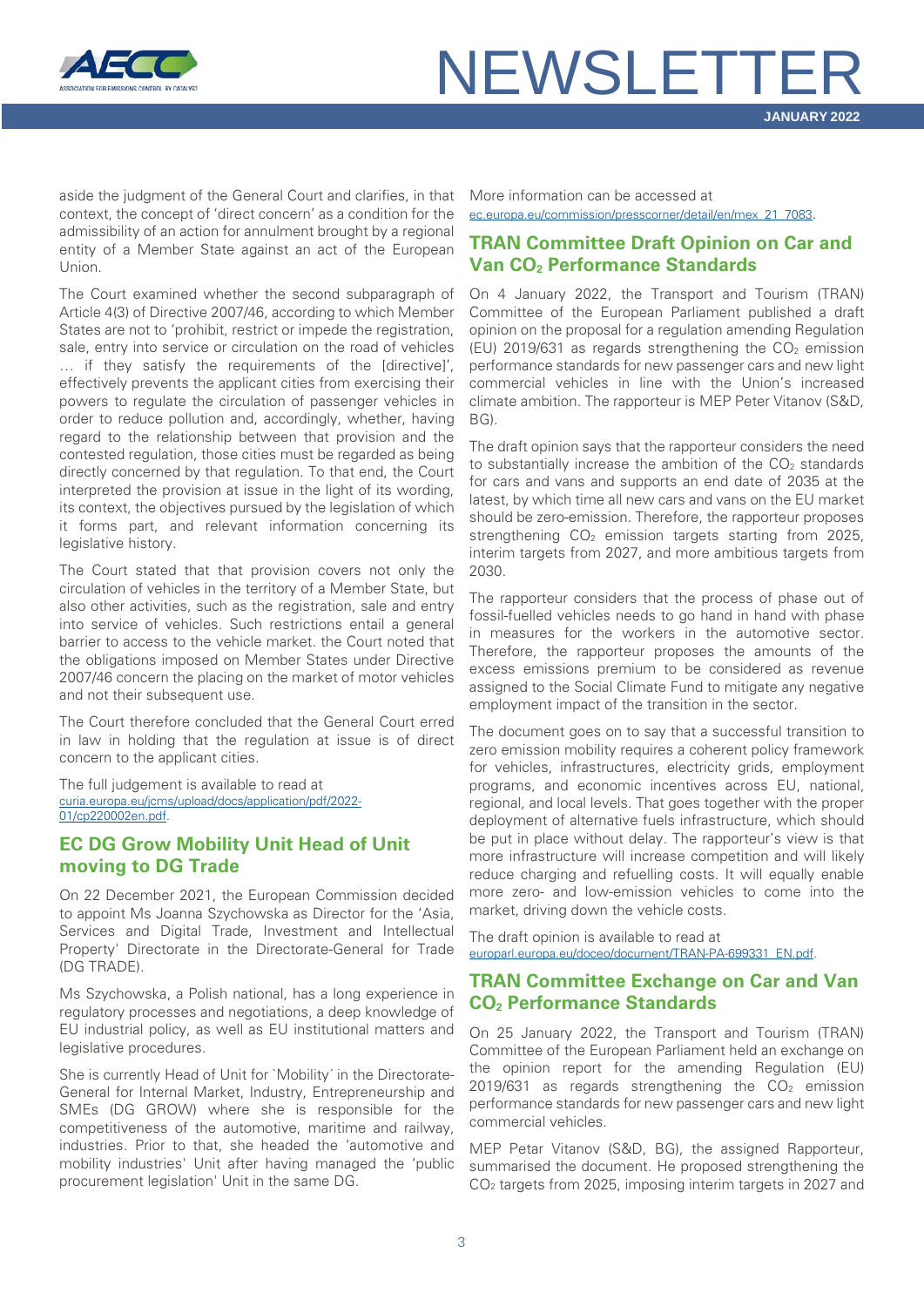

a more ambitious ones in 2030 for cars and vans. He said that whether the market will shift to zero emission vehicles (ZEV) is no longer the question and the OEMs are already committed. He added that it is the role of Parliament to provide certainty and predictability. The sooner these vehicles will become available in the second-hand market the sooner they will be affordable for the low-income groups. The phase out of fossil-fuelled vehicles needs to go hand in hand with measures to support companies and re-skill, and ambition must be aligned to infrastructure.

Several MEPs contributed to the debate. Those in the EPP and Renew groups were broadly in favour of maintaining the existing targets for 2025 and not introducing interim targets. There was also support for alternatives to fossil fuels to ensure a technology neutral approach.

MEPs in the S&D and Green parliamentary groups called for more ambitious targets to reduce  $CO<sub>2</sub>$  emissions and phase out the internal combustion engine.

Mr Alex Paquot of the EC's DG CLIMA said the  $CO<sub>2</sub>$ emissions standards are already delivering and added that changes are happening but need to be accelerated. The EC considers the ambition level of the proposal to be ambitious and realistic and is maintaining the 2025 target to leave time for industry to adapt. To ensure a clear pathway the EC is providing clarity and predictability with the date to a complete switch to zero emission vehicles. He said the EC is not proposing renewable carbon fuels for road transport and will maintain a tailpipe approach. Mr Paquot added that other sectors need them more, such as aviation and maritime.

The recording of the exchange can be watched at [multimedia.europarl.europa.eu/en/webstreaming/tran-committee](https://multimedia.europarl.europa.eu/en/webstreaming/tran-committee-meeting_20220125-0900-COMMITTEE-TRAN)[meeting\\_20220125-0900-COMMITTEE-TRAN](https://multimedia.europarl.europa.eu/en/webstreaming/tran-committee-meeting_20220125-0900-COMMITTEE-TRAN)

#### <span id="page-3-0"></span>**TRAN Committee Exchange with EC Vice-President Timmermans on 'Fit for 55'**

On 13 January 2022, the European Parliament's Transport and Tourism (TRAN) Committee met Executive Vice-President of the European Commission Mr Frans Timmermans to discuss the 'Fit for 55' package.

The chair of the TRAN Committee, MEP Delli (FR, Greens) mentioned we have a clear goal to achieve net-zero GHG emissions by 2050. The COP in Glasgow showed us the world is watching closely. Key political choices need to be made as to how can we guarantee infrastructure and have vehicles with reduced  $CO<sub>2</sub>$  emissions.

Vice-President Timmermans said transport is key. Emissions in transport are still going up, so we need to take the necessary measures, but many opportunities lie ahead. Transformation is inevitable, and with the right framework it can be economically and socially interesting to do it. Most of the proposals will be discussed with the European Commissioner for Transport as well. The climate target for 2030 spells out what the contribution of each sector should

be. He said Society supports the Commission and citizens understand that the costs of non-transition are far bigger. He noted that driving an electric car is already cheaper than driving a conventional one and referred Bloomberg's calculation that within five years EVs will be cheaper to buy than conventional vehicles.

Several MEPs questioned the different proposals included in the package. MEP Thaler (EPP, AT) mentioned green steel is more expensive than commercial steel and that the automotive industry has no incentive to buy this as the carmakers' CO<sub>2</sub> target regulation is only considering tank-towheel (TtW) emissions. MEP Delli asked about Euro 7 and if the Vice-President could give a clear idea on what the Commission will propose and if the proposal will not be postponed again.

MEP Salini (EPP, IT) and MEP Katainen (Renew, FI) asked about role of renewable fuels, while MEP Riquet (Renew, FR) asked if the EC will analyse the consistency of the entire package towards adoption as each legislative element is discussed separately during the ordinary legislative procedure.

Vice-President Timmermans said he is responsible for ensuring consistency is kept throughout the procedure, but also added that MEPs have the responsibility to ensure this when proposing amendments. This is also the case for the Council. He said the EC will come with further elements to clarify the transition pathway for clean transport soon. On efuels for cars, he said these will be a lot more expensive and need more electricity and will still lead to pollution. He said even the most conservative OEMs have 'woken up' and are transitioning fast to electric vehicles. Legislation should stimulate purchase of the least polluting vehicles in the coming years, including for ICE vehicles. Euro 7 will address that.

Finally, Mr Timmermans said that for marine he is excited by developments of running ships on ammonia that is produced from solar panels around the world.

More information on the exchange can be found at [europarl.europa.eu/news/en/press-room/20211124IPR18015/fit-for-55](https://www.europarl.europa.eu/news/en/press-room/20211124IPR18015/fit-for-55-transport-meps-to-quiz-commission-vp-timmermans) [transport-meps-to-quiz-commission-vp-timmermans.](https://www.europarl.europa.eu/news/en/press-room/20211124IPR18015/fit-for-55-transport-meps-to-quiz-commission-vp-timmermans)

## <span id="page-3-1"></span>**TRAN Committee Election of Chair and Vice-Chairs**

On 24 January 2022, the Transport and Tourism Committee (TRAN) at the European Parliament renewed its leadership team for the next two and half years.

On this occasion they have elected the TRAN Chair and four Vice-Chairs. MEP Delli (Greens, FR) has been re-elected as Chair to this important committee.

The four Vice-Chairs were also re-elected; MEP Ujhelyi (S&D, HU), MEP Gieseke (EPP, DE), MEP Ameriks (S&D, LV) and MEP Oetjen (Renew, DE)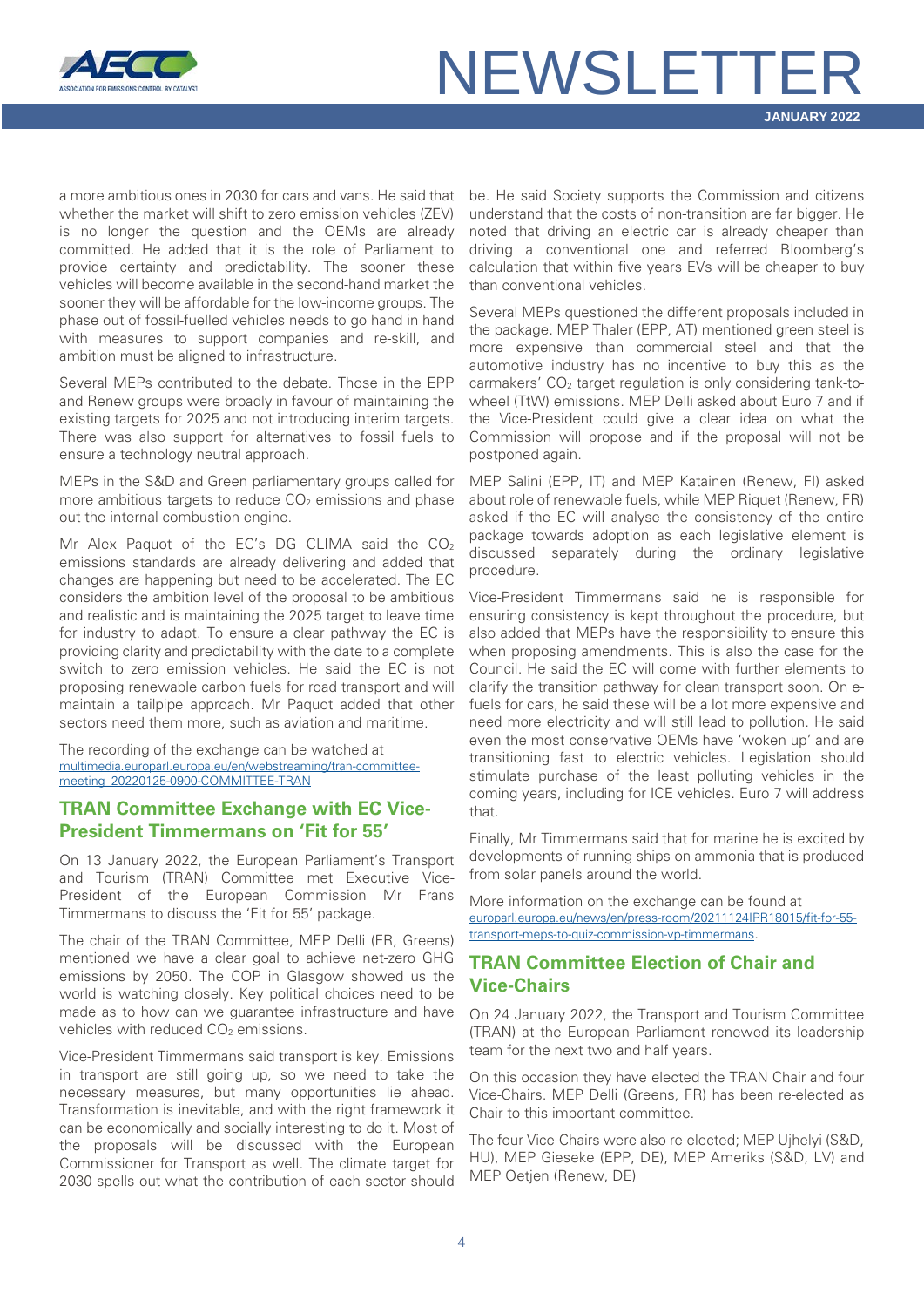

## <span id="page-4-0"></span>**ENVI Committee Exchange on CO<sub>2</sub> Emissions from Cars and Vans**

On 13 January 2022, the European Parliament's Environment, Public Health and Food Safety (ENVI) Committee exchanged on the draft report prepared by MEP Huitema (Renew, NL) concerning amending Regulation (EU) 2019/631. This relates to strengthening the  $CO<sub>2</sub>$  emission performance standards for new passenger cars and new light commercial vehicles in line with the Union's increased climate ambition.

Rapporteur MEP Huitema explained the report and several MEPs expressed their disappointment with it. Some expressed their concerns with the increased CO<sub>2</sub> reduction targets proposed in the report. Within these, MEP Gieseke (EPP, DE) emphasised that is not yet possible to ban internal combustion engines (ICEs) by 2035. He said this should be reviewed in 2028 and called for technology neutrality to be maintained. MEP Konecna (GUE, CZ) said we should continue with ICEs with some modifications, avoiding disturbance to customers as much as possible. MEP Liese (EPP, DE) also mentioned there will be a role for synthetic fuels, even it is only for niche applications. Legislation should not block this but should allow it to happen. He invited the rapporteur to work towards a solution with the EPP.

Mr Paquot (EC DG-CLIMA) said it is clear that strengthening the standards is key and that current standards are already delivering a clear increase in zero-emission vehicles. These changes should only accelerate the market penetration of electrified models. He said the elements the rapporteur mentioned are fully in line with the objectives of the European Commission. He addressed three main items: the Commission considers the proposal to be ambitious as well as realistic; it is important to ensure a good transition; and renewable fuels are important, but these are already supported by other EU policy.

MEP Canfin (Renew, FR) reminded the committee about the deadline for amendments which is 25 January 2022.

The draft report can be accessed at [europarl.europa.eu/doceo/document/ENVI-PR-697678\\_EN.pdf.](https://www.europarl.europa.eu/doceo/document/ENVI-PR-697678_EN.pdf)

### <span id="page-4-1"></span>**ENVI Committee Election of Chair and Vice-Chairs**

On 26 January 2022, the Environment, Public Health and Food Safety Committee (ENVI) at the European Parliament renewed its leadership team for the next two and half years.

With 81 Members, ENVI is today the largest committee in the European Parliament. The ENVI committee is set to further grow and reach 88 members. This is a strong symbol and a clear signal underlining the need for the EU to move forward faster and with more ambition to fight against climate change. On this occasion they have elected the ENVI Chair and four Vice-Chairs. MEP Canfin (Renew, FR) has been re-elected as Chair to this important committee.

The four Vice-Chairs were also re-elected; MEP Eickhout (Greens, NL), MEP Luena (S&D, ES), MEP Motreanu (EPP, RO) and MEP Hazekamp (The Left, NL)

## <span id="page-4-2"></span>**ITRE Committee Draft Opinion on Car and Van CO2 Performance Standards**

On 14 January 2022, the Industry, Research and Energy (ITRE) Committee of the European Parliament published a draft opinion on the proposal for a regulation amending Regulation (EU) 2019/631 as regards strengthening the  $CO<sub>2</sub>$ emission performance standards for new passenger cars and new light commercial vehicles in line with the Union's increased climate ambition. The Rapporteur for the ITRE opinion is MEP Dominique Riquet (Renew, FR).

The Rapporteur considers that by focusing exclusively on vehicle exhaust emissions, the regulation fails to provide an approach accounting for the overall carbon impact of cars and vans. He would prefer a broader carbon accounting system considering the life cycle of vehicles and fuel/energy, which would better reflect the true environmental impact of the various technologies involved.

MEP Riquet supports the electrification of the vehicle fleet and the move towards zero emissions, but fears that premature political decisions may underestimate the economic, industrial, social and ecological costs of this transition. He says betting everything on a single technology would at the same time undermine other sectors by causing major industrial disruptions in R&D, employment and European competitiveness.

The Rapporteur concludes that the target of 2035 (for phaseout of the internal combustion engine) needs to be slightly altered with a view to maintain the strong message to the sector that we must decarbonise while preserving sufficient leeway for the development of efficient alternative technologies. A review clause is thus proposed for 2027, when he says lawmakers will be better able to account for these uncertainties, technological progress and market developments.

The draft ITRE opinion can be found at [europarl.europa.eu/doceo/document/ITRE-PA-703089\\_EN.pdf.](https://www.europarl.europa.eu/doceo/document/ITRE-PA-703089_EN.pdf)

### <span id="page-4-3"></span>**Death of David Sassoli, President of the European Parliament**

On 11 January 2022, the death of the President of the European Parliament MEP David Sassoli (S&D, IT) was announced.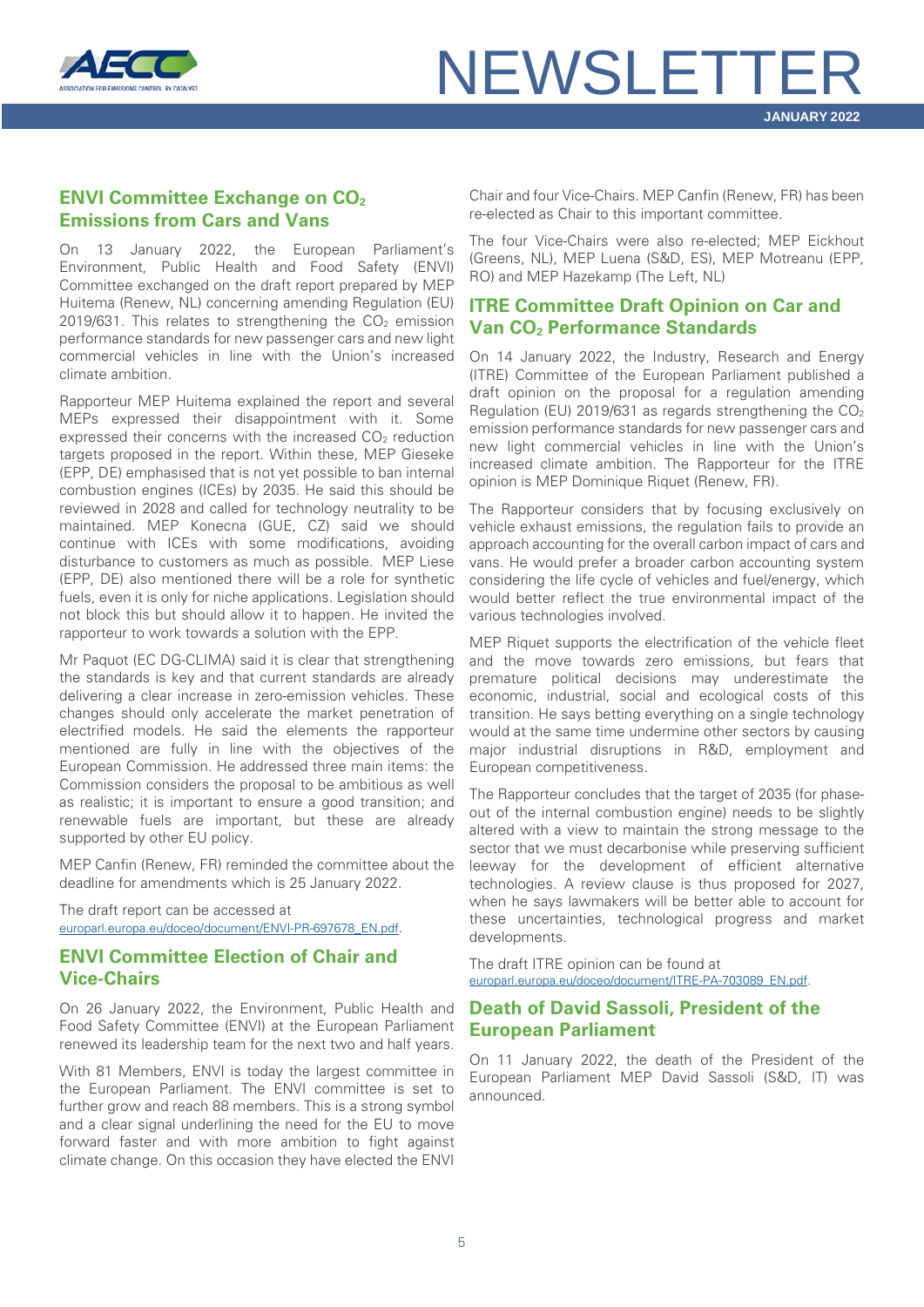



President Sassoli was a Member of the European Parliament since 2009 and was elected President in July 2019 for the first half of the legislature. He adopted extraordinary measures enabling the European Parliament to carry out its duties and exercise its prerogatives under the Treaties during the course of the pandemic. He also played a prominent role in championing an ambitious long-term EU budget and effective recovery facility.

President Sassoli underlined in his speech at the European Council in December that "What Europe needs, and needs most of all, is a new project of hope. I think we can build that project on the basis of a powerful three-pronged approach: a Europe that innovates; a Europe that protects; and a Europe that illuminates."

A ceremony to honour his memory will take place on Monday 17 January at the opening of the European Parliament's plenary session in Strasbourg.

As outlined in the EP Rules of Procedure, the interim Presidency will be ensured by the first Vice-President of the Parliament, MEP Metsola (EPP, MT), in the days leading up to the election of a new President. As originally planned before the sudden passing of President Sassoli, the election of the President for the second half of the mandate will take place on Tuesday 18 January during the Strasbourg plenary.

Further information is available at [europarl.europa.eu/news/en/press-room/20220111IPR20708/president](https://www.europarl.europa.eu/news/en/press-room/20220111IPR20708/president-sassoli-to-be-honoured-in-plenary)[sassoli-to-be-honoured](https://www.europarl.europa.eu/news/en/press-room/20220111IPR20708/president-sassoli-to-be-honoured-in-plenary)

## <span id="page-5-0"></span>**Election of European Parliament President**

On 18 January 2022, MEP Roberta Metsola (EPP, MT) was elected President of the European Parliament until 2024. Ms Metsola won the election in the first voting round, where she received an absolute majority of 458 votes out of 690 cast in the remote secret vote, among three candidates. President Metsola will lead the Parliament in the second half of the current legislative term, until a new Parliament is constituted following the 2024 European Elections.

Born in Malta in 1979, Roberta Metsola who has been an MEP since 2013, is the youngest EP President ever elected. She became First Vice-President in November 2020 and was Parliament's acting President after President Sassoli passed away on 11 January.

The press announcement is at

[europarl.europa.eu/news/en/press-room/roberta-metsola-elected-new](https://www.europarl.europa.eu/news/en/press-room/20220114IPR21012/roberta-metsola-elected-new-president-of-the-european-parliament)[president-of-the-european-parliament.](https://www.europarl.europa.eu/news/en/press-room/20220114IPR21012/roberta-metsola-elected-new-president-of-the-european-parliament)

### <span id="page-5-1"></span>**EEA Single Programming Document for 2022-2024**

On 21 December 2021, the European Environment Agency (EEA) published its single programming document for 2022- 2024. This contains the agency's mission statement as well as providing details of new tasks and objectives for the years ahead.

Under the Eighth Environment Action Programme (8<sup>th</sup> EAP) proposal put forward at the end of 2020, the European Commission added several new tasks to the EEA's work programme for 2021 and onwards. For 2022, under the 8<sup>th</sup> EAP, the Commission had proposed that the EEA should support new monitoring methods for real-world fuel consumption and emissions from light- and heavy-duty vehicles, but as resources have already been provided in 2021, the work will commence early.

Under the recently adopted European Climate Law, which enshrines the EU's climate neutrality objective set out in the EGD, the EEA will support the reporting of progress towards climate neutrality and the monitoring and evaluation of progress on adaptation under the regulation.

The document is available to read at [eea.europa.eu/publications/single-programming-document-2022-](https://www.eea.europa.eu/publications/single-programming-document-2022-2024?utm_source=EEASubscriptions&utm_medium=RSSFeeds&utm_campaign=Generic) [2024?utm\\_source=EEASubscriptions&utm\\_medium=RSS.](https://www.eea.europa.eu/publications/single-programming-document-2022-2024?utm_source=EEASubscriptions&utm_medium=RSSFeeds&utm_campaign=Generic)

## <span id="page-5-2"></span>**Swedish Transport Agency Report on In-Service Conformity Testing in 2020**

On 17 December 2021, the Swedish Transport Agency (STA) released its final report on In-service Conformity (ISC) testing of light duty vehicles according to EU Regulation 2017/1151 as amended by Regulation (EU) 2018/1832.

This final report summarises ISC testing in 2020 conducted by manufacturers, third parties and the Swedish Transport Agency. The report describes results of 36 vehicles tested by the STA and four vehicles tested by third parties. Only one of the vehicles failed the ISC test.

The report can be accessed at

[transportstyrelsen.se/globalassets/global/vag/fordon/fordonsregler/typg](https://transportstyrelsen.se/globalassets/global/vag/fordon/fordonsregler/typgodkannanden/english/isc-testing-2020-report_final.pdf) [odkannanden/english/isc-testing-2020-report\\_final.pdf.](https://transportstyrelsen.se/globalassets/global/vag/fordon/fordonsregler/typgodkannanden/english/isc-testing-2020-report_final.pdf)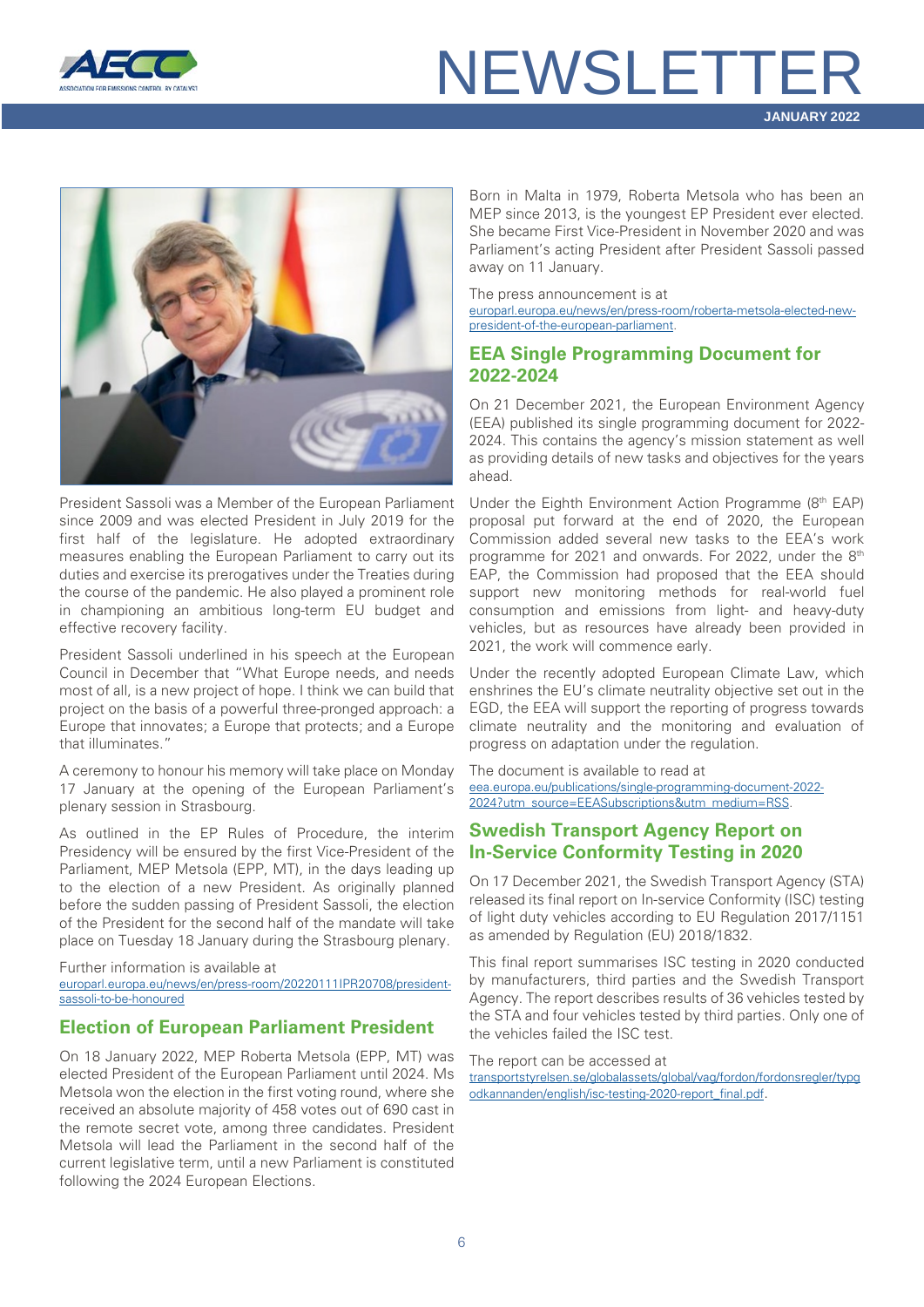

### <span id="page-6-0"></span>**NORTH AMERICA**

## <span id="page-6-1"></span>**US EPA Passenger Vehicle Greenhouse Gas Standards**

On 20 December 2021, the United States Environmental Protection Agency (US EPA) finalised the federal greenhouse gas (GHG) emissions standards for Model Years (MY) 2023 to 2026 light-duty passenger cars and trucks. The final standards are more stringent than originally proposed in response to the many comments received from states, environmental and consumer groups. EPA says the final rule also delivers more net benefits to consumers than the proposed rule, 'showcasing how zero-emission vehicles are more affordable and more efficient for consumers'. The rule is expected to be published in the Federal Register before 2 January 2022, with a start date of MY2023.

EPA is planning to initiate a separate rulemaking to establish multi-pollutant emission standards under the Clean Air Act for MY 2027 and later that it says will speed the transition of the light-duty vehicle fleet toward a zero-emissions future consistent with President Biden's Executive Order, "Strengthening American Leadership in Clean Cars and Trucks."

| Model Year             | Cars<br>$CO2$ (g/mile) | <b>Light Trucks</b><br>$CO2$ (g/mile) | Fleet<br>$CO2$ (g/mile) |
|------------------------|------------------------|---------------------------------------|-------------------------|
| 2022 (SAFE reference)  | 181                    | 261                                   | 224                     |
| 2023                   | 166                    | 234                                   | 202                     |
| 2024                   | 158                    | 222                                   | 192                     |
| 2025                   | 149                    | 207                                   | 179                     |
| 2026 and later         | 132                    | 187                                   | 161                     |
| Total change 2022-2026 | $-49$                  | $-74$                                 | $-63$                   |

The agency states that the standards provide adequate lead time for manufacturers to comply at reasonable costs. EPA's analysis shows manufacturers can comply with the final standards with modest increases in the numbers of electric vehicles entering the fleet. By MY 2026, EPA projects that the final standards can be met with sales of about 17% electric vehicles (EVs), and wider uptake of advanced gasoline engine and vehicle technologies available today.

The EPA press release can be found at [epa.gov/newsreleases/epa-finalizes-greenhouse-gas-standards](https://www.epa.gov/newsreleases/epa-finalizes-greenhouse-gas-standards-passenger-vehicles-paving-way-zero-emissions)[passenger-vehicles-paving-way-zero-emissions.](https://www.epa.gov/newsreleases/epa-finalizes-greenhouse-gas-standards-passenger-vehicles-paving-way-zero-emissions)

## <span id="page-6-2"></span>**NHTSA Repeal of SAFE I Rule**

On 21 December 2021, the US department of Transportation's National Highway Traffic Safety Administration (NHTSA) published a document finalising its proposal to repeal in full "The Safer Affordable Fuel-Efficient (SAFE) Vehicles Rule Part One: One National Program," published September 27, 2019 (SAFE I Rule), in which NHTSA codified regulatory text and made additional pronouncements regarding the pre-emption of state and local laws related to fuel economy standards.

After evaluating all public comments submitted for this Proposal, the Agency is repealing all regulatory text and appendices promulgated in the SAFE I Rule.

In the SAFE I Rule, NHTSA and EPA finalized a joint agency action relating to the state regulation of greenhouse gas (GHG) emissions from motor vehicles and state mandates for zero emission vehicles (ZEVs). In that action, NHTSA codified regulatory text and appendices, which expressly declared that certain types of state regulation were pre-empted due to a perceived irreconcilable conflict with the Agency's fuel economy standards. In addition, the Agency published further statements in the preambles of the SAFE I rulemaking, which described various types of state regulations as pre-empted. As part of the SAFE I action, EPA also withdrew portions of a waiver that EPA had previously extended to the California Air Resources Board (CARB) under Section 209 of the Clean Air Act to regulate new motor vehicle emissions through GHG standards and a ZEV mandate.

The Final Rule document can be read in full at [nhtsa.gov/sites/nhtsa.gov/files/2021-12/CAFE-Preemption-Final-Rule-](https://www.nhtsa.gov/sites/nhtsa.gov/files/2021-12/CAFE-Preemption-Final-Rule-Web-Version-tag.pdf)[Web-Version-tag.pdf.](https://www.nhtsa.gov/sites/nhtsa.gov/files/2021-12/CAFE-Preemption-Final-Rule-Web-Version-tag.pdf)

### <span id="page-6-3"></span>**CARB Workshop on Amendments to On-Road Motorcycle Regulations**

On 12 January 2022, the California Air Resources Board (CARB) held a public workshop to discuss amendments to its On-Road Motorcycle (ONMC) regulations. Changes in the proposal were made using cost-benefit analyses based upon stakeholder feedback, the testing of additional motorcycles over the past year using CARB, EPA and EU certification fuels, and evaporative testing performed collectively by CARB, the US EPA, ECCC and MECA.

The primary proposal remains the adoption of current Euro 5 standards and test procedures which were implemented in the EU in 2020. Staff had initially proposed harmonisation with Euro 5 starting in MY2023 but this has been pushed back with new engine families complying in MY2024 and carryover engine families in MY2025.

CARB is now proposing only to add fuel system monitoring starting in MY2028, rather than seven additional OBD monitoring requirements beyond Euro 5. CARB has also retained its proposed extended useful life mileage of 50 000km for Class III (179cc and above) compared to the Euro 5 standard of 35 000km.

Details of the workshop, including presentation, are at [arb.ca.gov/onmc-meetings-workshops.](https://ww2.arb.ca.gov/onmc-meetings-workshops)

## <span id="page-6-4"></span>**US EPA Enforcement of Aftermarket Defeat Devices**

On 20 January 2022, the US EPA announced its enforcement and compliance accomplishments for FY 2021. One of the six national compliance initiatives is Stopping Aftermarket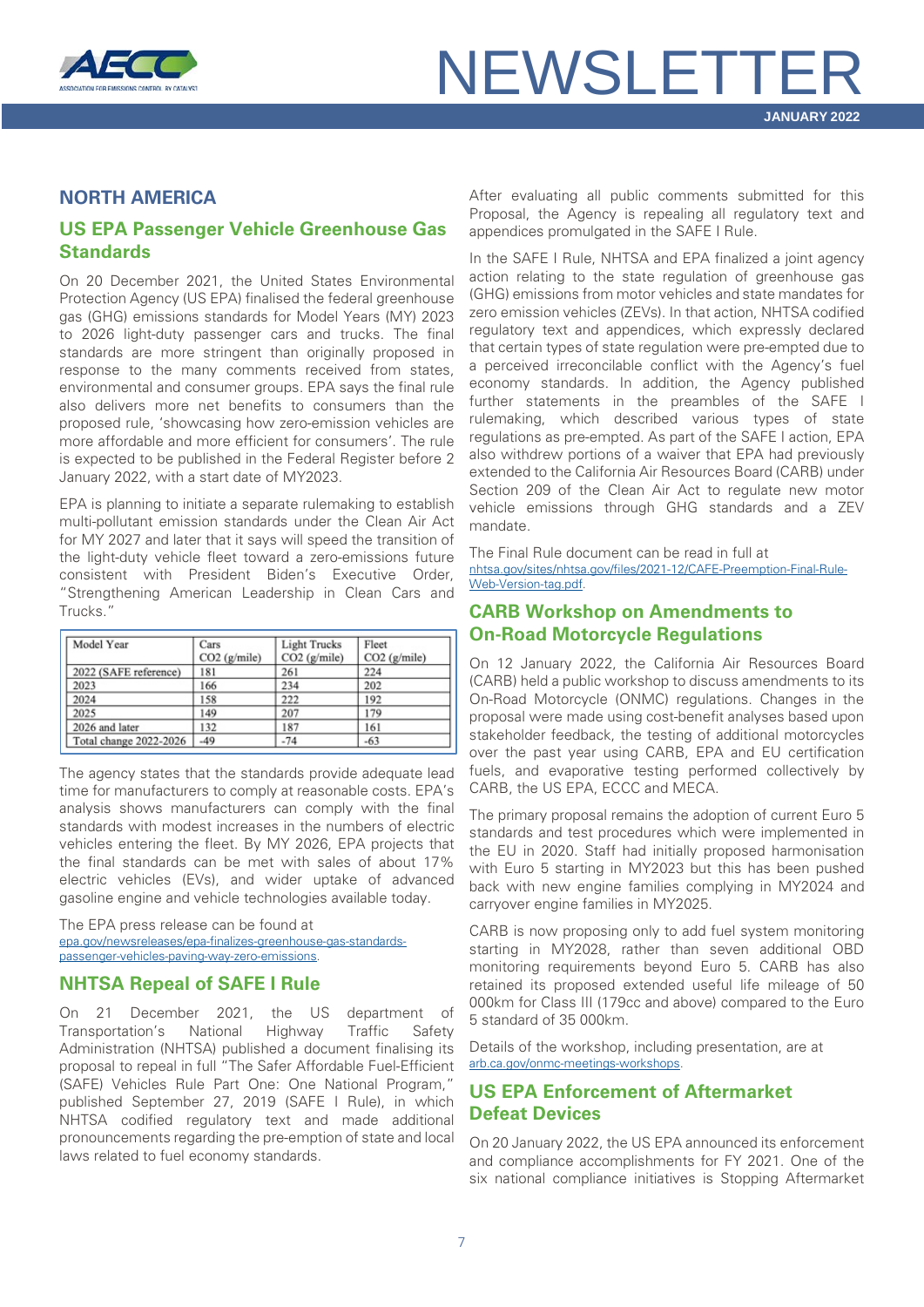

Defeat Devices for Vehicles and Engines. EPA says that known sales of defeat devices for certain diesel trucks after 2009 and before 2020 resulted in more than 570 000 tons of excess NOx and 5 000 tons of excess particulate matter (PM) over the lifetime of the trucks.

EPA estimates that as a result of 'full delete' actions on diesel pickup trucks, i.e., installing a tuner to enable full removal of emissions controls, oxides of nitrogen (NOx) emissions increased by 310 times, non-methane hydrocarbons (NMHC) increased 1,140 times, carbon monoxide (CO) 120 times and particulate matter (PM) emissions were 40 times higher than they should have been.

More information can be found at [epa.gov/enforcement/national-compliance-initiative-stopping](https://www.epa.gov/enforcement/national-compliance-initiative-stopping-aftermarket-defeat-devices-vehicles-and-engines)[aftermarket-defeat-devices-vehicles-and-engines.](https://www.epa.gov/enforcement/national-compliance-initiative-stopping-aftermarket-defeat-devices-vehicles-and-engines)

#### <span id="page-7-0"></span>**SOUTH-CENTRAL AMERICA**

#### <span id="page-7-1"></span>**Extension of Brazil's Emissions Deadlines**

On 30 December 2021, the Brazilian Ministry of the Environment (Ibama) published an order extending the validity of Vehicle or Engine Configuration Use Licenses (LCVMs) issued for models that do not meet the new L7 pollutant emission limits, but which were not assembled due to force majeure (in this case the unavailability of specific components, caused by the semiconductor crisis, and the lack of materials, caused by the economic crisis).

According to the agency, national vehicles of phase L6 whose manufacture began before 31 December 2021 may have an assembly completed by 31 March 2022 and marketed by 30 June 2022. According to Ibama, "the unfinished vehicles in the yards of the automobile manufacturers in Brazil, with the LCVM expired, would generate a stock that would have to be destroyed – which would even lead to an environmental liability problem, in addition to the economic, social, and legal impacts resulting from the scrapping contract in cases where the cars had already been marketed."

More details can be found at [gov.br/ibama/pt-br/assuntos/noticias/2021/veiculos-comercializados-a](https://www.gov.br/ibama/pt-br/assuntos/noticias/2021/veiculos-comercializados-a-partir-de-2022-emitirao-menos-poluentes)[partir-de-2022-emitirao-menos-poluentes.](https://www.gov.br/ibama/pt-br/assuntos/noticias/2021/veiculos-comercializados-a-partir-de-2022-emitirao-menos-poluentes)

### <span id="page-7-2"></span>**ASIA-PACIFIC**

## <span id="page-7-3"></span>**Real-World Emissions Performance of Bharat Stage VI Truck and Bus**

On 20 December 2021, the International Council on Clean Transportation (ICCT) published a working paper evaluating emissions of a BS VI truck and bus, based on Part IV of India's AIS 137 and the Euro VI-D and E provisions.

In addition, researchers conducted a comprehensive, noexclusions-based assessment at different engine loads and speeds. Both the truck and the bus were found to be well under the limits for nitrogen oxides (NOx) emissions using

India's AIS provisions. When the Euro provisions were applied, however, the NOx emissions increased for both vehicles and more so for the bus, which showed emissions 1.75 to 2.2 times higher than the WHTC limit, depending on the test parameters. The opposite was found for particle number (PN) emissions, as the bus had lower PN emissions than the truck on all routes.



ICCT says that overall, results show that India's AIS provisions have some large gaps to cover when compared with the latest Euro VI-E provisions and do not capture emissions during cold start or urban operations well. The NGO says that for ISC testing in India to capture all emissions from real-world driving, the findings suggest that: (1) the power threshold needs to be lowered to 5%; (2) all cold-start emissions must be included; and (3) the percentile for data evaluations should be increased to 100%.

The full report can be downloaded from [theicct.org/publications/india-hdv-pems-testing-dec21.](https://theicct.org/publications/india-hdv-pems-testing-dec21)

## <span id="page-7-4"></span>**New Zealand Government Consultation on Road User Charges**

On 28 January 2022, the New Zealand Ministry of Transport published a consultation document 'Driving Change: Reviewing the Road User Charges System'.

The document says that other than road damage, other externalities, such as air or water pollution, noise pollution, road damage, accidents, or congestion are not explicitly considered when setting Road User Charges (RUC). It therefore wants to consider some of these costs, 'especially those associated with greenhouse gas emissions'.

The government acknowledges that decarbonising land transport is going to be challenging and a comprehensive set of measures will be needed to achieve the reductions recommended by the Climate Change Commission.

It goes on to say that one of the main reasons to allow climate policy or greenhouse gas emissions to be considered when setting RUC rates is that vehicles powered by lowcarbon fuels are currently more expensive than their fossil fuel counterparts. They either require the use of fuels that are more expensive to purchase, such as biofuels, or require the purchase of new and more expensive vehicles, as in the case of EVs.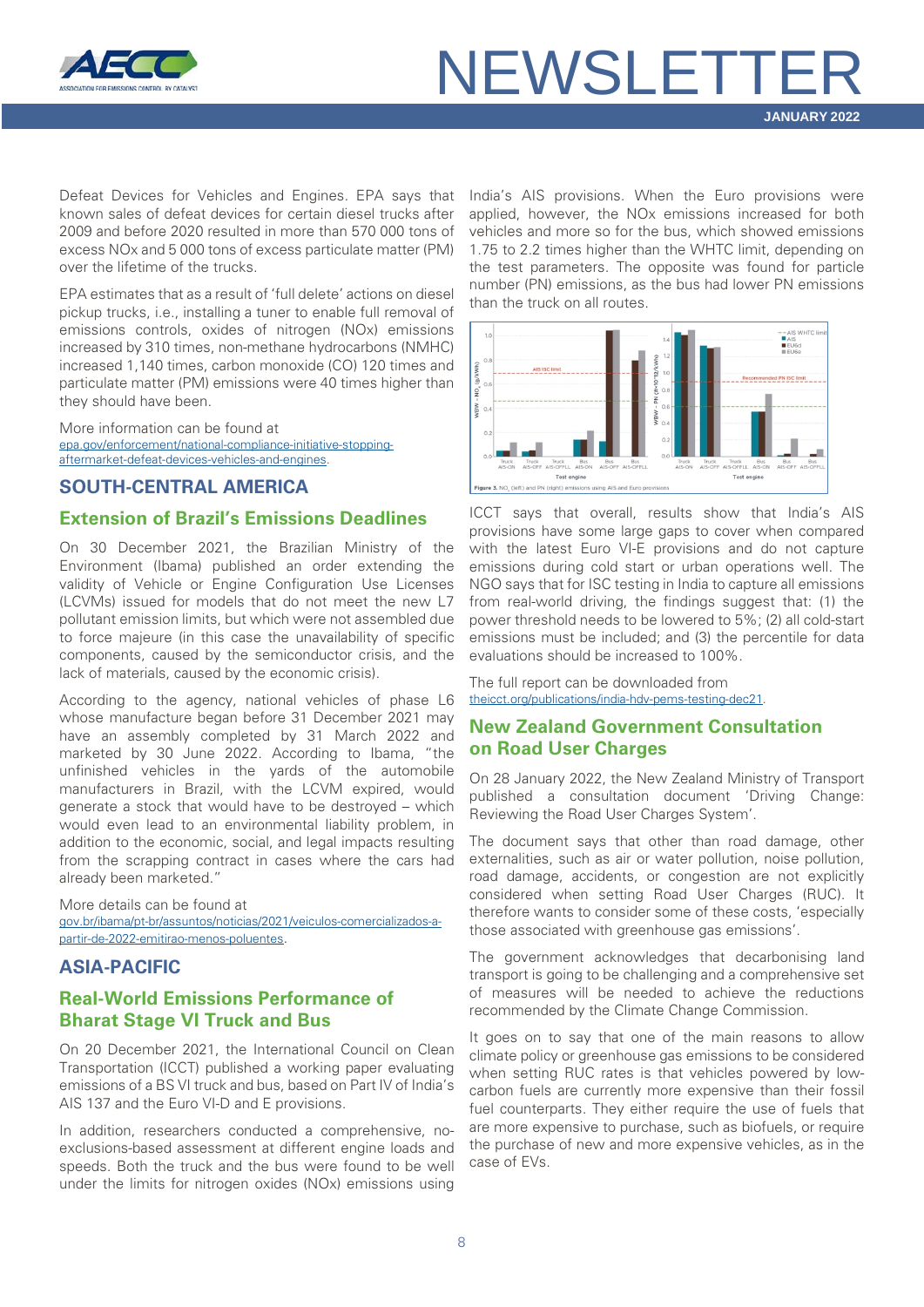

Providing an exemption or reduced rate of RUC could help support and promote the uptake of new fuels. This assistance would most likely be through exempting vehicles subject to RUC (as happens with EVs), or through charging a lower RUC rate than equivalent petrol or diesel vehicles, to offset higher operating costs. The document adds that if the intent is to support technologies or fuels that are currently more expensive than existing fuels, but which assist with reducing greenhouse gas emissions, then the government would need to consider whether RUC could be used to support the use of biofuels.

The consultation is open until 22 April 2022, and can be accessed from

[transport.govt.nz/consultations/road-user-charges-consultation/.](https://www.transport.govt.nz/consultations/road-user-charges-consultation/)

#### <span id="page-8-0"></span>**GENERAL**

## <span id="page-8-1"></span>**ICCT Blog on Leveraging EU's CO<sub>2</sub> Regulation for Heavy-Duty Vehicles**

On 6 January 2022, the International Council on Clean Transportation (ICCT) published a blog outlining its views on how the EU should better leverage its existing heavy-duty CO2 legislation. This is based on 'lessons learned' from the 2019-2020 certification data published in June 2021.

Firstly, ICCT says that the EU should increase the stringency of the  $CO<sub>2</sub>$  standards to drive technology adoption. The certification data suggests that the improvements required to meet the 2025 target can largely be achieved by exploiting the low-hanging fruit technologies and with little-to-no deployment of zero-emission vehicles. It adds however that zero-emission vehicles (ZEVs) are the only way to quickly and substantially decarbonise transport.

ICCT goes on to say that setting the appropriate stringency for the standards will ensure that only technologies that deliver real-world benefits are further exploited. To this end, on-board fuel and energy consumption monitoring (OBFCM), as well as market surveillance activities such as in-service testing, will be crucial in ensuring the effectiveness of the CO<sub>2</sub> legislation.

The second area that ICCT would like to see addressed is that the scope of the legislation should be widened to increase CO<sub>2</sub> emission savings. The heavy-duty vehicle (HDV) CO2 standards currently cover only the four heaviest truck segments, which represent about 65% of newly registered HDVs in the EU. Recent analysis from ICCT shows that extending the regulation to all trucks and trailers would increase the current  $CO<sub>2</sub>$  emission savings by up to  $50\%$ .

ICCT says that its analysis of the certification data showed an overall greater adoption of advanced technologies in segments that are subject to reduction targets. Extending the scope of the regulation could drive the adoption of such technology in all HDV segments and incentivise a more rapid

transition to zero-emission HDVs in the easy-to-electrify segments, such as urban trucks and buses.



Finally, ICCT says that the EU should better capture realworld use cases in the certification procedure. The European legislation segments the market according to the vehicles' technical characteristics – i.e., weight, length, axle configuration, cabin type, etc. – but it 'does little to account for different use cases'. ICCT claims that better capturing the spectrum of heavy-duty vehicle use cases in the certification procedure will enable the introduction of targets that are more representative of different use cases' emission reduction potentials. It will also help address the gap between certified and real-world emissions and assess the charging and refuelling infrastructure needs as the industry transitions to zero-emission vehicles.

The blog is available to read at [theicct.org/blog/staff/three-ways-to-leverage-hdv-co2-hdv-reg-jan22.](https://theicct.org/blog/staff/three-ways-to-leverage-hdv-co2-hdv-reg-jan22)

## <span id="page-8-2"></span>**Publication of HEI Global Health Study**

On 21 January 2022, the Health Effects Institute published details of a global health study in its HEI Update newsletter. According to HEI, this provides the first comprehensive global estimates of contributions from the most common sources of air pollution to people's exposure to fine particles and to the world's burden of disease from various causes.

The study team estimated source contributions at global, world region, and national scales. The investigators found that major sources of fine particles varied substantially by country, with notable contributions from energy generation, windblown dust, international shipping, and agriculture sectors in certain locations.

The study team has made all input data and results publicly available to support the active development of finer-scale air quality management strategies that focus on specific source sectors. UN Environment has already used the data from the GBD MAPS Global Project to highlight the importance of key sources of outdoor fine particulate matter as part of its Clean Air Day.

More information on the study can be found at [healtheffects.org/system/files/hei-update-winter-2022.pdf.](https://www.healtheffects.org/system/files/hei-update-winter-2022.pdf)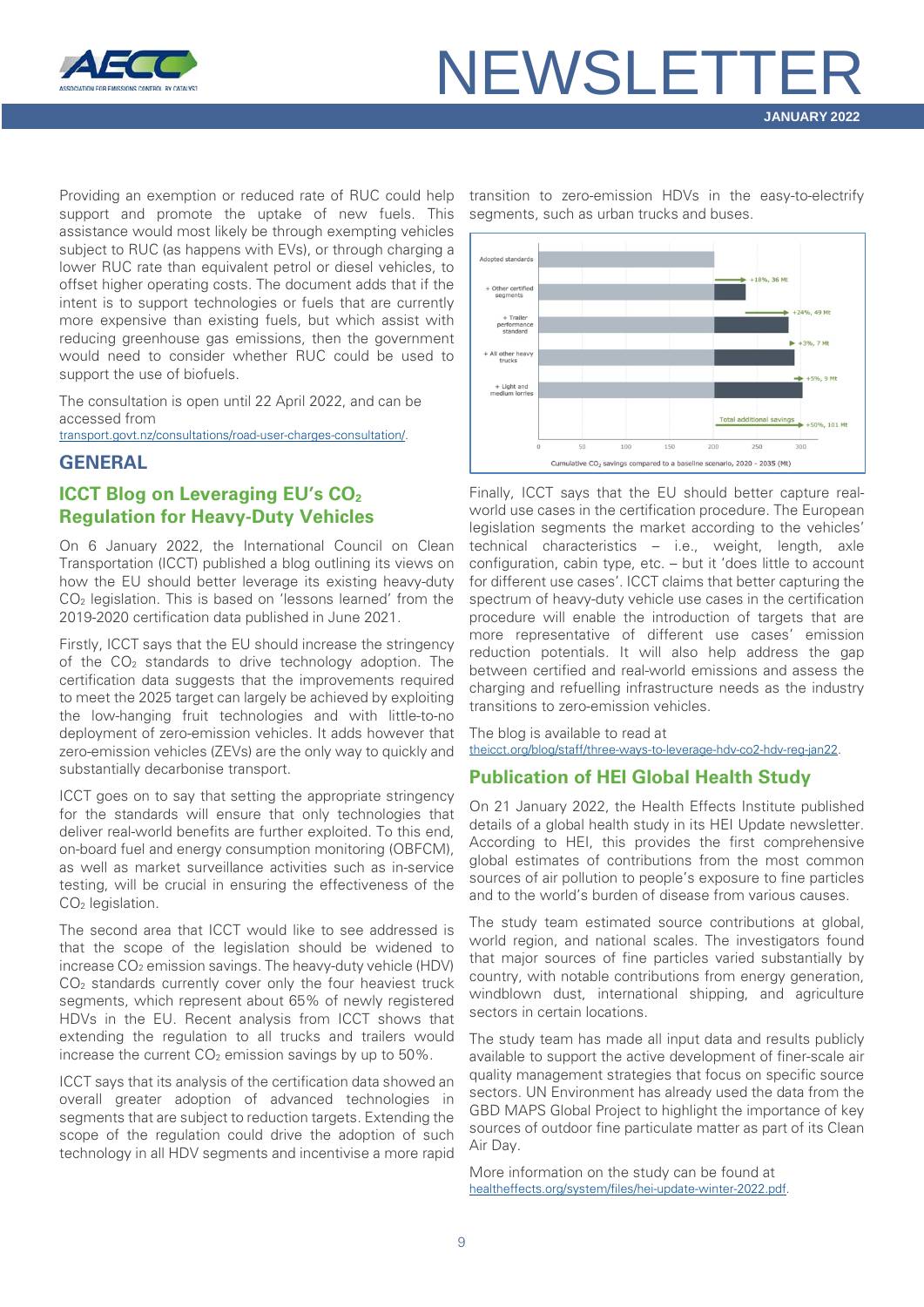

## <span id="page-9-0"></span>**RESEARCH SUMMARY**

## **Effects of Emissions and Pollution**

Exposure to air pollutants during pregnancy and after birth increases the risk of neonatal hyperbilirubinemia, Jialu Zhuang, et al.; *Environmental Research* (April 2022), Vol. 206, 112523, [doi:](https://doi.org/10.1016/j.envres.2021.112523)  [10.1016/j.envres.2021.112523.](https://doi.org/10.1016/j.envres.2021.112523)

Exposure to combustion derived particulate matter exacerbates influenza infection in neonatal mice by inhibiting IL22 production, Avinash Kumar, et al.; *Particle and Fibre Toxicology* (2022), Vol. 18, 43, [doi: 10.1186/s12989-021-00438-7.](https://doi.org/10.1186/s12989-021-00438-7)

Exposure to environmentally relevant concentrations of ambient fine particulate matter ( $PM<sub>2.5</sub>$ ) depletes the ovarian follicle reserve and causes sex-dependent cardiovascular changes in apolipoprotein E null mice, Ulrike Luderer, et al.; *Particle and Fibre Toxicology* (2022), Vol. 19, 5, [doi:](https://doi.org/10.1186/s12989-021-00445-8)  [10.1186/s12989-021-00445-8.](https://doi.org/10.1186/s12989-021-00445-8)

Associations between long-term exposure to low-level air pollution and risk of chronic kidney disease—findings from the Malmö Diet and Cancer cohort, Yiyi Xu, et al.; *Environment International* (February 2022), Vol. 160, 107085[, doi: 10.1016/j.envint.2022.107085.](https://doi.org/10.1016/j.envint.2022.107085)

### **Air Quality, Sources and Exposure**

Air pollution scenario analyses of fleet replacement strategies to accomplish reductions in criteria air pollutants and 74 VOCs over India, Haseeb Hakkim, et al.; *Atmospheric Environment: X* (January 2022), Vol. 13, 100150[, doi: 10.1016/j.aeaoa.2022.100150.](https://doi.org/10.1016/j.aeaoa.2022.100150)

Air pollution in an urban street canyon: Novel insights from highly resolved traffic information and meteorology, Laura Ehrnsperger and Otto Klemm; *Atmospheric Environment: X* (in press), [doi:](https://doi.org/10.1016/j.aeaoa.2022.100151)  [10.1016/j.aeaoa.2022.100151.](https://doi.org/10.1016/j.aeaoa.2022.100151)

Reduction in daily ambient PM2.5 pollution and potential life gain by attaining WHO air quality guidelines in Tehran, Zhouxin Yin, et al.; *Environmental Research* (in press), [doi: 10.1016/j.envres.2022.112787.](https://doi.org/10.1016/j.envres.2022.112787)

Source apportionment of particle number concentrations: A global review, Philip Hopke, et al.; *Science of The Total Environment* (May 2022), Vol. 819, 153104[, doi: 10.1016/j.scitotenv.2022.153104.](https://doi.org/10.1016/j.scitotenv.2022.153104)

### **Emissions Measurements and Modelling**

Solid particle number emissions of 56 light-duty Euro 5 and Euro 6 vehicles, Tero Lähde, et al.; *Journal of Aerosol Science* (January 2022), Vol. 159, 105873[, doi: 10.1016/j.jaerosci.2021.105873.](https://doi.org/10.1016/j.jaerosci.2021.105873)

Particle emissions from mobile sources: Discussion of ultrafine particle emissions and definition, David Kittelson, et al.; *Journal of Aerosol Science* (January 2022), Vol. 159, 105881, [doi:](https://doi.org/10.1016/j.jaerosci.2021.105881)  [10.1016/j.jaerosci.2021.105881.](https://doi.org/10.1016/j.jaerosci.2021.105881)

The role of the driving dynamics beyond RDE limits and DPF regeneration events on pollutant emissions of a Euro 6d-temp passenger vehicle, Z. Toumasatos, et al.; *Journal of Aerosol Science* (March 2022), Vol. 161, 105947[, doi: 10.1016/j.jaerosci.2021.105947.](https://doi.org/10.1016/j.jaerosci.2021.105947)

Kerbside NOx and CO concentrations and emission factors of vehicles on a busy road, Mengyuan Chu, et al.; *Atmospheric Environment* (February 2022), Vol. 271, 118878, doi: [10.1016/j.atmosenv.2021.118878.](https://doi.org/10.1016/j.atmosenv.2021.118878)

Real driving energy consumption and CO<sub>2</sub> & pollutant emission characteristics of a parallel plug-in hybrid electric vehicle under different propulsion modes, Yachao Wang, et al.; Energy (April 2022), Vol. 244, 123076[, doi: 10.1016/j.energy.2021.123076.](https://doi.org/10.1016/j.energy.2021.123076)

A review on influence of age of vehicle and vehicle traffic on air pollution dispersion, G.Sharmilaa and T. Ilango; *Materials Today* (in press), [doi:](https://doi.org/10.1016/j.matpr.2021.12.188)  [10.1016/j.matpr.2021.12.188.](https://doi.org/10.1016/j.matpr.2021.12.188)

Variation of spatio-temporal distribution of on-road vehicle emissions based on real-time RFID data, Yonghong Liu, et al.; *Journal of Environmental Sciences* (June 2022), Vol. 116, pp. 151-162, [doi:](https://doi.org/10.1016/j.jes.2021.07.018)  [10.1016/j.jes.2021.07.018.](https://doi.org/10.1016/j.jes.2021.07.018)

Assessment of carbonyl and PAH emissions in an automotive diesel engine fueled with butanol and renewable diesel fuel blends, Silvana Arias, et al.; *Fuel* (May 2022), Vol. 316, 123290, [doi:](https://doi.org/10.1016/j.fuel.2022.123290)  [10.1016/j.fuel.2022.123290.](https://doi.org/10.1016/j.fuel.2022.123290)

## **Emissions Control, Catalysis, Filtration**

Experimental investigation of urea injection strategy for close-coupled SCR aftertreatment system to meet ultra-low NOx emission regulation, Liu Shiyu, et al.; *Applied Thermal Engineering* (in press), [doi:](https://doi.org/10.1016/j.applthermaleng.2021.117994)  [10.1016/j.applthermaleng.2021.117994.](https://doi.org/10.1016/j.applthermaleng.2021.117994)

Effect of SCR downsizing and ammonia slip catalyst coating on the emissions from a heavy-duty diesel engine, Yunhua Zhang, et al.; *Energy Reports* (November 2022), Vol. 8, pp. 749-757, [doi:](https://doi.org/10.1016/j.egyr.2021.12.009)  [10.1016/j.egyr.2021.12.009.](https://doi.org/10.1016/j.egyr.2021.12.009)

Advances in emission control of diesel vehicles in China, Guangyan Xu, et al.; *Journal of Environmental Sciences* (in press), [doi:](https://doi.org/10.1016/j.jes.2021.12.012)  [10.1016/j.jes.2021.12.012.](https://doi.org/10.1016/j.jes.2021.12.012)

Effect of catalyzed diesel particulate filter and its catalyst loading on emission characteristics of a non-road diesel engine, Yunhua Zhang, et al.; *Journal of Environmental Sciences* (in press), [10.1016/j.jes.2021.12.028.](https://doi.org/10.1016/j.jes.2021.12.028)

Effects of high octane additivated gasoline fuel on Three Way Catalysts performance under an accelerated catalyst ageing procedure, J. Herreros, et al.; *Fuel* (March 2022), Vol. 312, 122970, [doi:](https://doi.org/10.1016/j.fuel.2021.122970)  [10.1016/j.fuel.2021.122970.](https://doi.org/10.1016/j.fuel.2021.122970)

Impacts of catalyst coating on the filtration performance of catalyzed wall-flow filters: From the viewpoint of microstructure, Qiang Lyu, et al.; *Separation and Purification Technology* (March 2022), Vol. 285, 120417, [doi: 10.1016/j.seppur.2021.120417.](https://doi.org/10.1016/j.seppur.2021.120417)

Effect of redox promoters (CeO<sub>x</sub> and CuO<sub>x</sub>) and surface sulfates on the selective catalytic reduction (SCR) of NO with  $NH<sub>3</sub>$  by supported  $V<sub>2</sub>O<sub>5</sub>$ WO3/TiO2 catalysts, Mingyu Guo, et al.; *Applied Catalysis B: Environmental* (June 2022), Vol. 306, 121108, [doi:](https://doi.org/10.1016/j.apcatb.2022.121108)  [10.1016/j.apcatb.2022.121108.](https://doi.org/10.1016/j.apcatb.2022.121108)

Progress on metal-support interactions in Pd-based catalysts for automobile emission control, Yidan Cao, et al.; *Journal of Environmental Sciences* (in press)[, doi: 10.1016/j.jes.2022.01.011.](https://doi.org/10.1016/j.jes.2022.01.011)

Recent progress in the selective catalytic reduction of NO<sub>x</sub> with NH<sub>3</sub> on Cu-SAPO-34 catalysts, Magdalena Jabłońska; *Molecular Catalysis* (January 2022), Vol. 518, 112111[, doi: 10.1016/j.mcat.2021.112111.](https://doi.org/10.1016/j.mcat.2021.112111)

### **Transport, Climate Change & Emissions**

A review on management of waste three-way catalysts and strategies for recovery of platinum group metals from them, Shigiang Sun, et al.; *Journal of Environmental Management* (March 2022), Vol. 305, 114383, [doi: 10.1016/j.jenvman.2021.114383.](https://doi.org/10.1016/j.jenvman.2021.114383)

A comprehensive review on the current trends, challenges and future prospects for sustainable mobility, Thangaraja Jeyaseelan, et al.; *Renewable and Sustainable Energy Reviews* (April 2022), Vol. 157, 112073[, doi: 10.1016/j.rser.2022.112073.](https://doi.org/10.1016/j.rser.2022.112073)